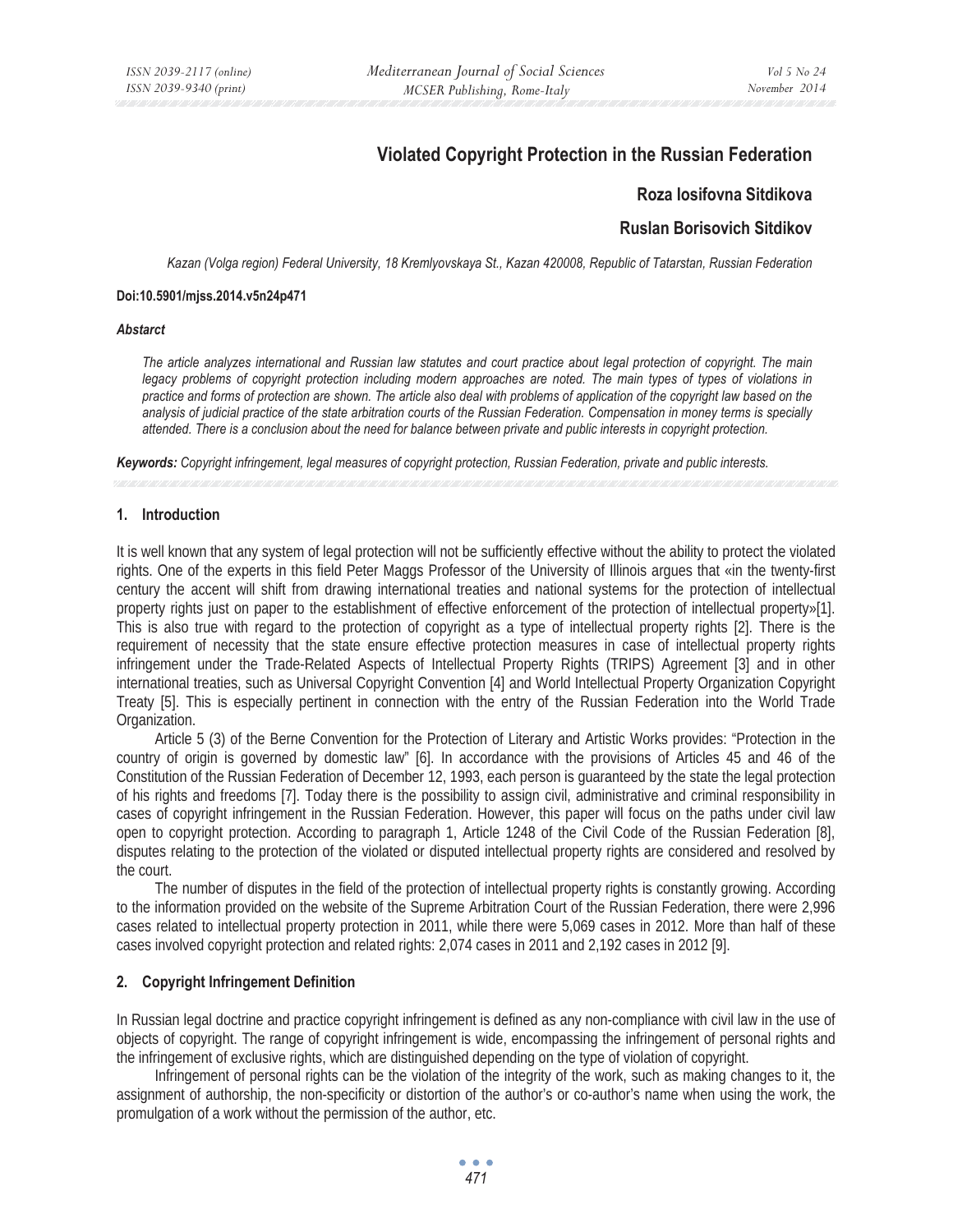| ISSN 2039-2117 (online) | Mediterranean Journal of Social Sciences | Vol 5 No 24   |
|-------------------------|------------------------------------------|---------------|
| ISSN 2039-9340 (print)  | MCSER Publishing, Rome-Italy             | November 2014 |

Infringement of exclusive rights is the illegal use of the work, that is, actions done without the permission of the author or copyright holder, which according to Article 1270 of the Civil Code is part of the content of the exclusive rights. These actions include copying (replaying, including in electronic form), distributing, translating, publicly performing or displaying, and publishing works on the Internet [8]. In judicial practice, the majority of cases (94%) are associated with the illegal manufacture and distribution of copies of works, that is, copies of the material objects, without permission. Such exemplars are called "counterfeit." At the same time, in Russia, as in other countries, the copying and distribution of works on the Internet is a widespread type of violation in practice. However, such cases refer to a rare species in Russian courts because of the difficulty in proving the violation and in the imperfection of the legislation in this area.

#### **3. Who can Apply to the Court for Protection**

Who can apply to the court for protection against copyright infringement? Obviously, this issue is of great practical importance.

First of all, an author can go to court if he did not transfer the exclusive rights to his work to anyone. When an author goes to court he is not required to prove right of authorship, because according to the Russian legislation, if there is no evidence to the contrary, then the person named on the original or copy of the work is recognized as the author. Also, in the Russian Federation copyright arises from the fact of creation and does not need state registration for its exercise. This provision is applicable also for all foreign authors who are nationals of states that are contracting parties to the Berne Convention for the Protection of Literary and Artistic Works. In accordance with Article 15 of the Convention, for the author of protected works: "In order that the author of a literary or artistic work protected by this Convention shall, in the absence of proof to the contrary, be regarded as such, and consequently be entitled to institute infringement proceedings in the countries of the Union, it shall be sufficient for his name to appear on the work in the usual manner."

A right holder who is not the author of a creative work must turn to the court to prove his exclusive ownership of the copyright. For example, he must produce an agreement on the transfer of his exclusive right. And it is important that the agreement transferred the exclusive right in full, with a right to protection; as a rule this is a 'contract for the alienation of the exclusive right' in a work (Art. 1285, Civil Code). (Prior to January 1, 2008, an exclusive right could be transferred by the publisher's (author's) agreement, which was often presented by plaintiffs in the court to confirm copyright ownership. In this case, the court had to analyze the agreement and interpret its content in order to determine the fact of the transfer of the exclusive right.) In accordance with Article 1254 of the Civil Code, the licensee can defend his rights under the exclusive license if the violation of the exclusive rights by others affects his rights.

Foreign authors and right holders have the right to appeal to the courts for protection of their rights, if provided by international treaties on copyright ratified by the Russian Federation. The Russian Federation is a party to the principal universal conventions on copyright, including the Berne Convention for the Protection of Literary and Artistic Works. There are many examples of the successful exercise of the protection of the rights of foreign right holders in the territory of the Russian Federation, the most famous involving MICROSOFT. In accordance with Article 5 of the Berne Convention and Article 1256 of the Civil Code, the legal protection regime extends to works whose authors are citizens of countries of the Union and states signatory to international treaties of the Russian Federation – in the MICROSOFT case, the United States – as well as to works of Russian authors.

#### **4. Legal Measures of Protection**

In case of copyright infringement legal measures of protection are applied. According to Article 1250 of the Civil Code, intellectual property rights are protected by the means provided by the Code with an allowance for the substance of the violated rights and the consequences of the violation of these rights. Specific ways to protect the violated exclusive rights are provided by Article 1252 of the Code. According to this latter article, exclusive rights to the results of intellectual activity and to means of individualization can be protected, in particular, by putting forth a claim:

- − for declaration of the right,
- − for restraint of acts that infringe or threaten to infringe,
- − for damages,
- − for seizure of material objects against the manufacturer, importer, keeper, carrier, seller, other distributor, or bad-faith purchaser,
- − for publication of the court decision on the violation and indication of the true right holder.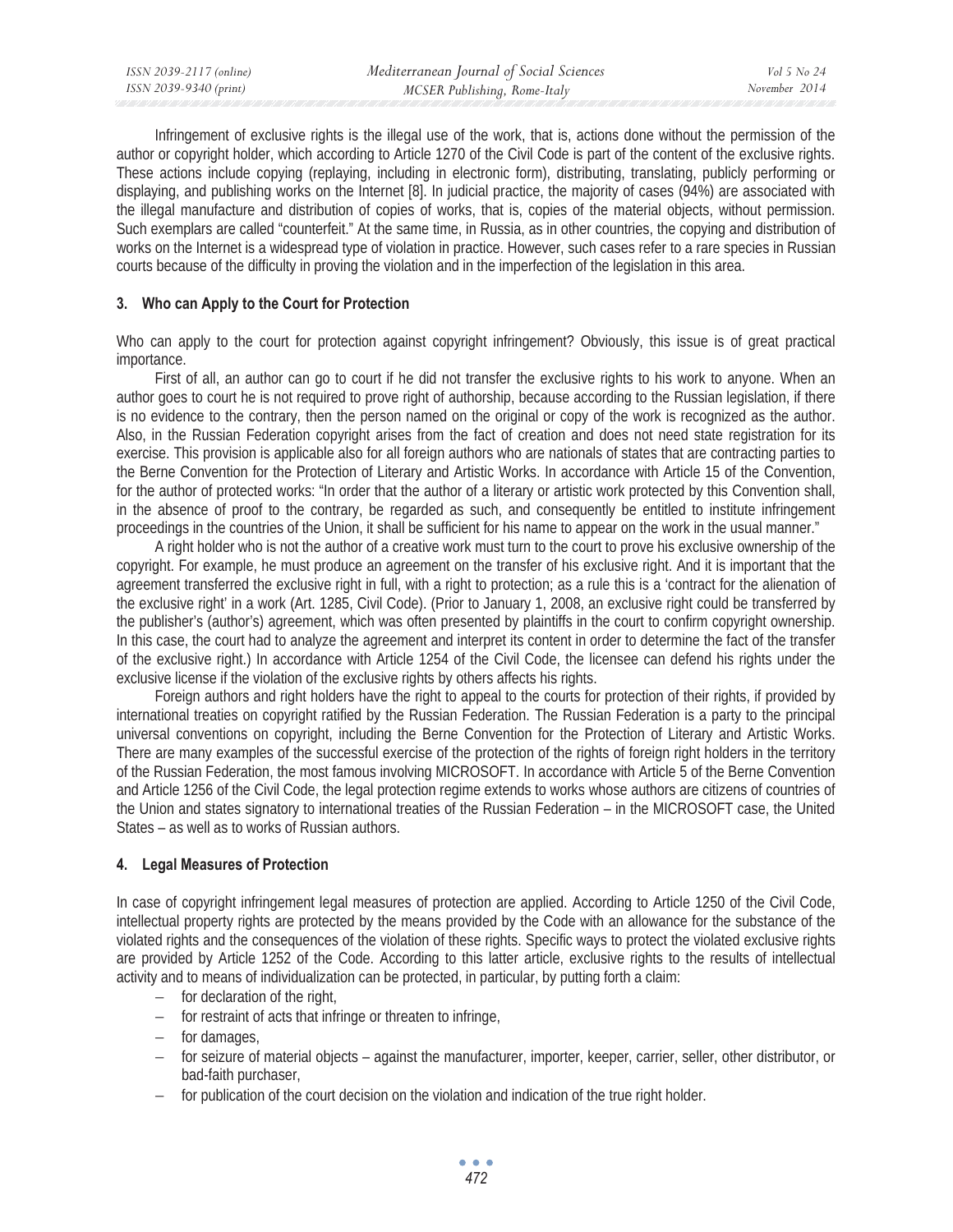## **5. Declaration of the Right**

Declaration of the right as the way of protection is applicable where the copyright on the work of the person is attacked, denied or where there is a threat of such action. This requirement in practice implies both a recognition of copyright in general and the presence of the specific copyright of the person.

## **6. The Requirement for Restraint of Infringement**

The requirement for restraint of infringement is used in practice in dispute resolution and may be a prohibition on the reproduction and distribution of pirated copies, a prohibition on the public display of works through the prohibition of advertising, offers for sale of copies, etc. One of the innovations of Part IV of the Civil Code is the direct indication in the statute of the possibility of the request for seizure of material objects against the manufacturer and others (listed above). These means of protection as well as the declaration of the right may be used separately or in combination with other means, e.g., the request for damages.

## **7. Request for Damages**

Request for damages is that type of protection where the victim's property interest is satisfied by compensation to the victim for losses. It is a particular feature of copyright relations that when a copyright infringement causes little actual damage, losses can be expressed in the profits that the right holder could have expected to gain from the selling of his protected property. Justification for the size of damages, including lost profits, and a causal connection with the violation of his property rights are the responsibility of the victim, and this is often problematic. In this connection, Russian law has a special measure for redressing the possible property damage of the violation of exclusive rights*.* In accordance with paragraph 3, Article 1252 of the Civil Code, in case of infringement of the exclusive right the right holder shall have the right, instead of compensation for damages, to demand from the infringer payment of compensation for the infringement of the aforesaid right. In accordance with the provisions of Article 1301 of the Code, the amount of compensation which the right holder may require from the infringer can be determined in two ways: in the amount from 10,000 rubles to 5 million rubles determined at the discretion of the court; in double the amount of the value of the copies of the work or two times the amount of the value of the right to the use of the work determined according to the price which in comparable circumstances is customary for the lawful use of the work. The law gives to the right holder the right to choose the method of determining compensation. At the same time, in accordance with paragraph 3, Article 1252 of the Code, the right holder is exempt from proving damages caused to him. The right holder may require the infringer pay compensation for each case of improper use of the work or for the violation as a whole. The final amount of compensation to be recovered in accordance with section 3, Article 1252 of the Code shall be determined by the court and set within the limits established by law depending upon the nature of the infringement and other circumstances, taking into account the requirements of reasonableness and justice.

The circumstances that should be taken into account when determining the amount of compensation particularly include:

- − the nature of the violation,
- − the period of illegal use of the result of intellectual activity,
- − the degree of guilt,
- − the person's previous violations of the exclusive rights of the copyright owner,
- − the right holder's probable losses.

While it is necessary to comply with the principles of reasonableness and good faith, the proportionality of the compensation to the consequences of the violation is also accented. Currently in judicial practice the use of such measures as the recovery of compensation is widespread. But in some cases the definition of a fair and reasonable amount of compensation is difficult because the legislator has established a minimum amount of compensation for each case of violation. The courts differently understand the notion of "each case of violation."

Thus, the Federal Arbitration Court of the Volga Region in judgment of 21.07.2009 of case number A65- 10975/2008 indicated that the author had the right to require "compensation for each of the five counterfeit copies of musical works recorded on CDs and sold. The amount of compensation may not be less than 10,000 rubles for each work." [10] Here, the Court found a copy of each work to be a single violation of the exclusive rights. At the same time, there are solutions where the court finds the single violation in the fact of the selling of one disc, regardless of the number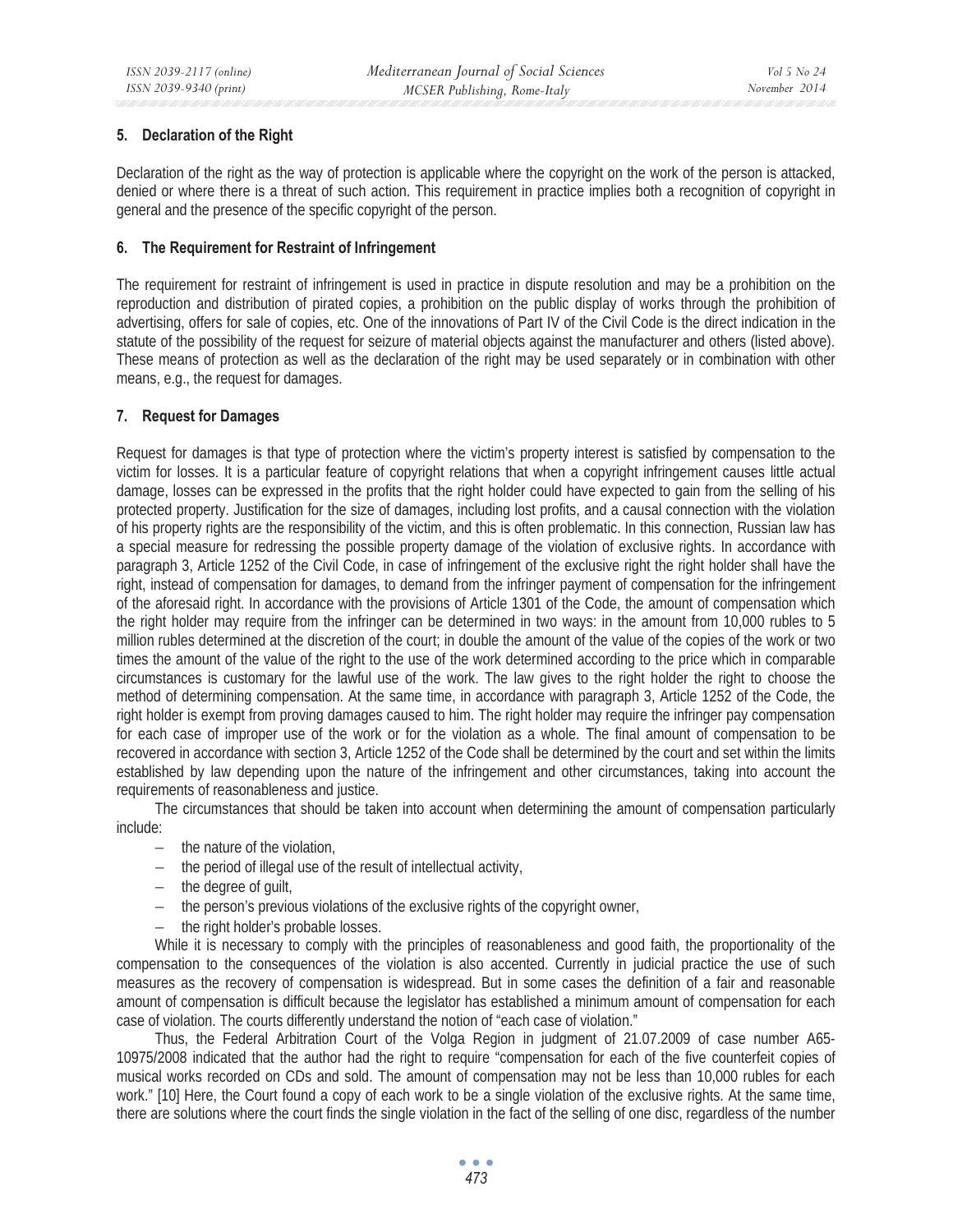| ISSN 2039-2117 (online) | Mediterranean Journal of Social Sciences | Vol 5 No 24   |
|-------------------------|------------------------------------------|---------------|
| ISSN 2039-9340 (print)  | MCSER Publishing, Rome-Italy             | November 2014 |
|                         |                                          |               |

of works. For example, in case number A56-16684/2007 the Arbitration Court of St. Petersburg and the Leningrad Region reduced the amount of compensation to the minimum and justified this by the fact that the defendant had sold only one disc, although the disc contained recordings of several works.

However, the tendency to seek to recover 10,000 rubles of compensation for each work on a single disc still prevails. That is, if the disc contains five songs, the minimum compensation will be 50,000 rubles, if 10 songs, 100,000 rubles, etc. According to this logic, in a case involving the selling of, for example, one copy of a book of poems, compensation of 10,000 rubles for each poem should be recovered. On the one hand, indeed, the sale of a counterfeit disc is a violation of the rights of all right holders whose works are recorded on the disc. On the other hand, is the recovery of 150,000–200,000 rubles of compensation proportionate to the offense where only one disc is sold and for a small amount, on average 100 rubles, and considering that the average price of a licensed disc is 300–500 rubles for all the work regardless of the number of works that it contains. The discrepancy between violation and responsibility can upset the balance of private and public interests, the importance of which is emphasized by many experts [11].

Under these conditions, it is the court that must objectively and comprehensively evaluate all the circumstances of the particular case and give the legal and fair decision. Unfortunately, the current version of section 3, Article 1252 and Articles 1301 and 1311 of the Civil Code limit the courts substantially. Legal rules laid down in these articles do not always allow the courts to adjudicate in accordance with the principles of reasonableness and fairness. Obviously, in one case 50,000 rubles can be a significant sum for the sole proprietor, and in another case, for example, in the event of the persistent nature of the offense, 300,000 rubles will be adequate compensation for the consequences of the offense. It is good that the new edition Part IV of the Civil Code which comes into force in 01.10.2014 provides for measures aimed to the partial solving of this problem*.* In addition, the solution to this problem is impossible without achieving a fair balance between private and public interests in copyright. The court's decision in a particular case must be evaluated from this standpoint which presupposes compensation that is adequate and commensurate with the violation of the right holder's interests [12].

The infringer is a specific person who has infringed the intellectual property rights. In this case, civil proceedings may be instituted against the infringer regardless of the purpose of the violation of intellectual property rights and of the receipt by the infringer of any benefit from it. Different from other countries, vicarious liability is not widespread for copyright infringement in Russia. This is a defect of the Russian legislation and does not allow the court to resolve the case fairly. The courts do not examine the question of who has received benefits from the violation, and establish only the fact of the violation and who did it. It is sufficient to recover compensation from the infringer. It is important that the infringer made a profit for the infliction of an administrative penalty.

## **8. Seizure of Material Objects**

Counteractions to the introduction and use of counterfeit copies of works is one of the tasks of copyright law and an obligation of the Russian Federation under international treaties. Paragraph 4, Article 1252 of the Civil Code is directed to the performance of this task. According to this article, counterfeit copies shall be removed from circulation and destroyed without any compensation whatsoever unless other consequences are provided by the law. The equipment and materials used for copyright infringement also may be seized.

#### **9. Publication of the Court Decision**

The existing legislation also provides other measures to protect violated rights of authors and other right holders. So, for example, it is possible to claim for publication of the judgment in the media. In case of violation of moral rights under Article 1251 of the Civil Code, compensation for moral damages under the rules established in Article 151 of the Code are applicable.

#### **10. Other Measures to Protect Violated Rights**

A novelty in the area of copyright protection is the introduction of Article 1253 of the Civil Code which provides for the liquidation of the legal entity and the termination of the activities of the individual entrepreneur that seriously and repeatedly violate exclusive rights.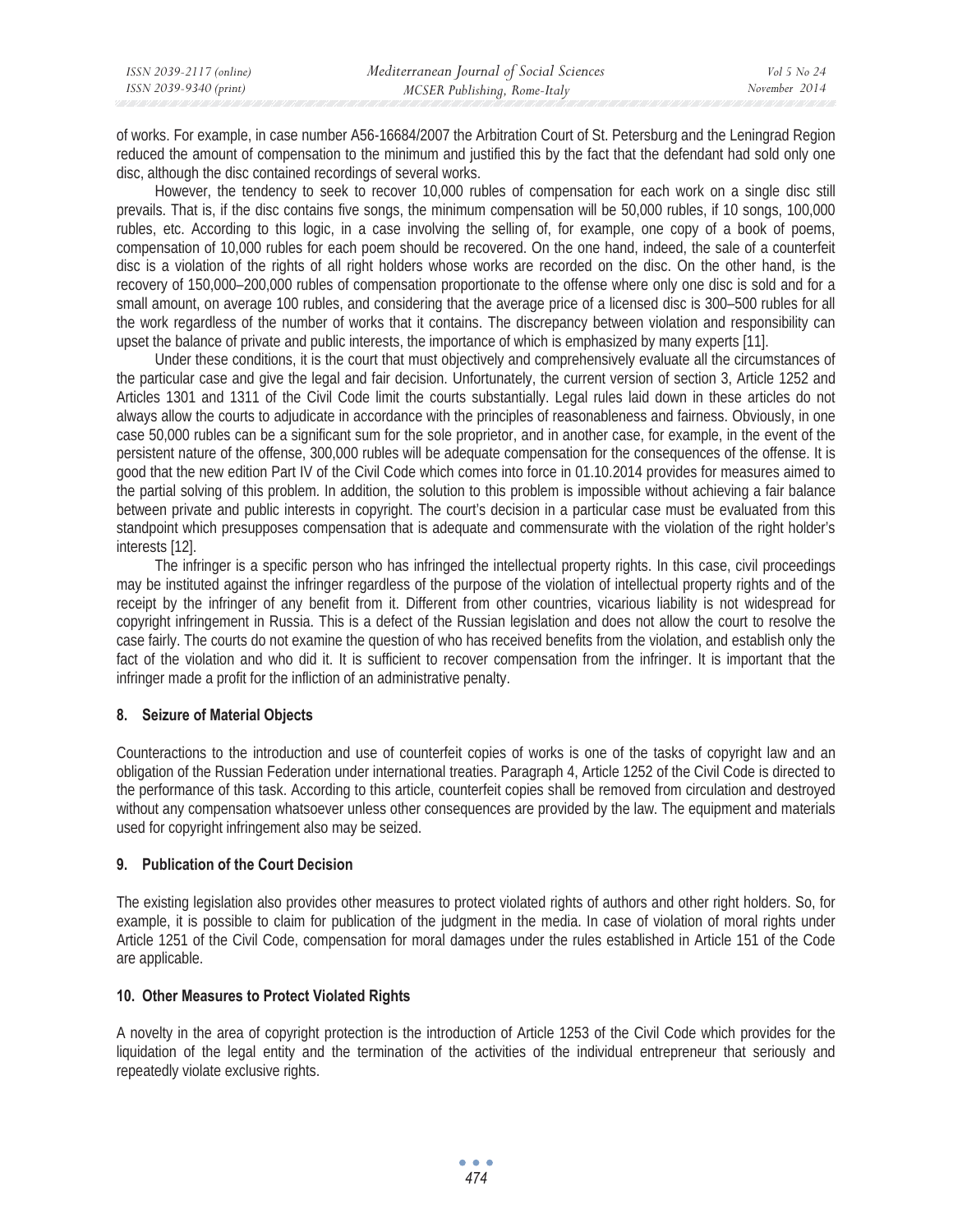#### **11. Technological Protection of Copyright**

There are also specific copyright protection measures in the Civil Code: technological protection of copyright. In accordance with Article 1299 of the Code, any technology, technical devices or their components controlling access to a work, preventing or limiting the conduct of actions that are not permitted by the author or other right owner with respect to the work shall be recognized as technical means of protection of copyright. Illegal users, so-called "hackers," routinely attempt to circumvent or "crack" technical or security software. Experts in the field of software appreciate the scope of the problem of the hacking of computer programs and databases, especially with regard to banking and other confidential information. The activities of hackers in some cases pose threats to national security. With the advancements in digital technology the problem of the legal regulation of these developments is very serious.

From the civil law point of view, the use of technological protection measures is one of the means of self-defense (Art. 12, Civil Code). According to legal doctrine, self-defense is the action that a person takes independently in order to protect his rights in the event of danger of infringement, but the exercise of self-defense rights should only be directed at preventing a possible violation, and not at causing harm. If you have works on the Internet, in the Russian reality what seems to be effective is a combination of legal arrangements with the technical means of protection. When we want to protect our property, we hang a lock on the door, for we do not expect that everyone will obediently comply with the law.

The legal regulation of the use of technological protection measures can be divided into two aspects:

- − on the one hand, the (first) problem of legitimacy and limits for the use of technical means of self-defense,
- − on the other hand, the (second) problem of responsibility for attacks on the technical means of self-defense (circumvention of technological measures of protection), including cases of legitimate circumvention tools.

As shown above the second problem was partially solved by the legislation of the Russian Federation. But the legislation in this area needs to be improved. Because under the current edition of Article 1299 of the Civil Code the violation includes acts of circumvention of technical means, committed with legal purposes. Also, not always will circumvention of technological measures lead directly to a breach of copyright, so-called "break-in" protection can be committed with the purpose to copy them, and with the purpose of watching. Furthermore, copying can also have a different purpose, for example, the purpose to profit, or not. All of these factors must be taken into account in the application of sanctions for the circumvention of technological measures.

#### **12. Conclusion**

As we can see, the civil legislation of the Russian Federation provides enough opportunities for copyright protection, and it generally contributes to enhancing the legal protection of copyright. Judicial practice in civil cases on the protection of the rights of authors shows that if the claim is reasonable, the right holder can win the case. However, the authors and right holders should exercise their rights in good faith and in a reasonable way and apply legal measures only to restore their rights, and not for punishment. This helps to achieve a fair balance between private and public interests in copyright. To punish violators, both criminal and administrative measures can be applied. The author of this paper intends to write about this in subsequent publications.

#### **References**

Maggs PB Sergeev AP. Intellectual Property. - M.: Lawyer. 2000. Pp. 394.

- Chisum D.S. Understanding Intellectual Property Law / Donald S. Chisum, Michael A. Jacobs. Mattnef Bender& CO., InC, 1992. p. 128.
- Agreement on Trade-Related Aspects of Intellectual Property Rights. Date Views 21.07.2014. http://www.wto.org/english/tratop\_e /trips\_e/t\_agm0\_e.htm
- Universal Copyright Convention, with Appendix Declaration relating to Articles XVII and Resolution concerning Article XI 1952. Date Views 21.07.2014. http://portal.unesco.org/en/ev.php-URL\_ID=15381&URL\_DO=DO\_TOPIC&URL\_SECTION=201.html
- WIPO Copyright Treaty (adopted in Geneva on December 20, 1996). Date Views 21.07.2014. http://www.wipo.int/treaties/en/ text.jsp?file\_id=295166
- Berne Convention for the Protection of Literary and Artistic Works of September 9, 1886, as revised at Paris on July 24, 1971, and amended on September 28, 1979. Date Views 21.07.2014. http://www.wipo.int/treaties/en/text.jsp?file\_id=283698
- The Constitution of the Russian Federation of December 12, 1993 // Russian Newspaper. 1993. Dec 25.
- Collected Legislation of the Russian Federation. 1994. № 32. St. 3301; 1996. № 5. St. 410; 2001. № 49. St. 4552; 2006. № 52 (Part 1). - St. 5496.

The results of the arbitration courts of the Russian Federation. Date Views 20.07.2014. Date Views 21.07.2014. http://www.arbitr.ru/\_